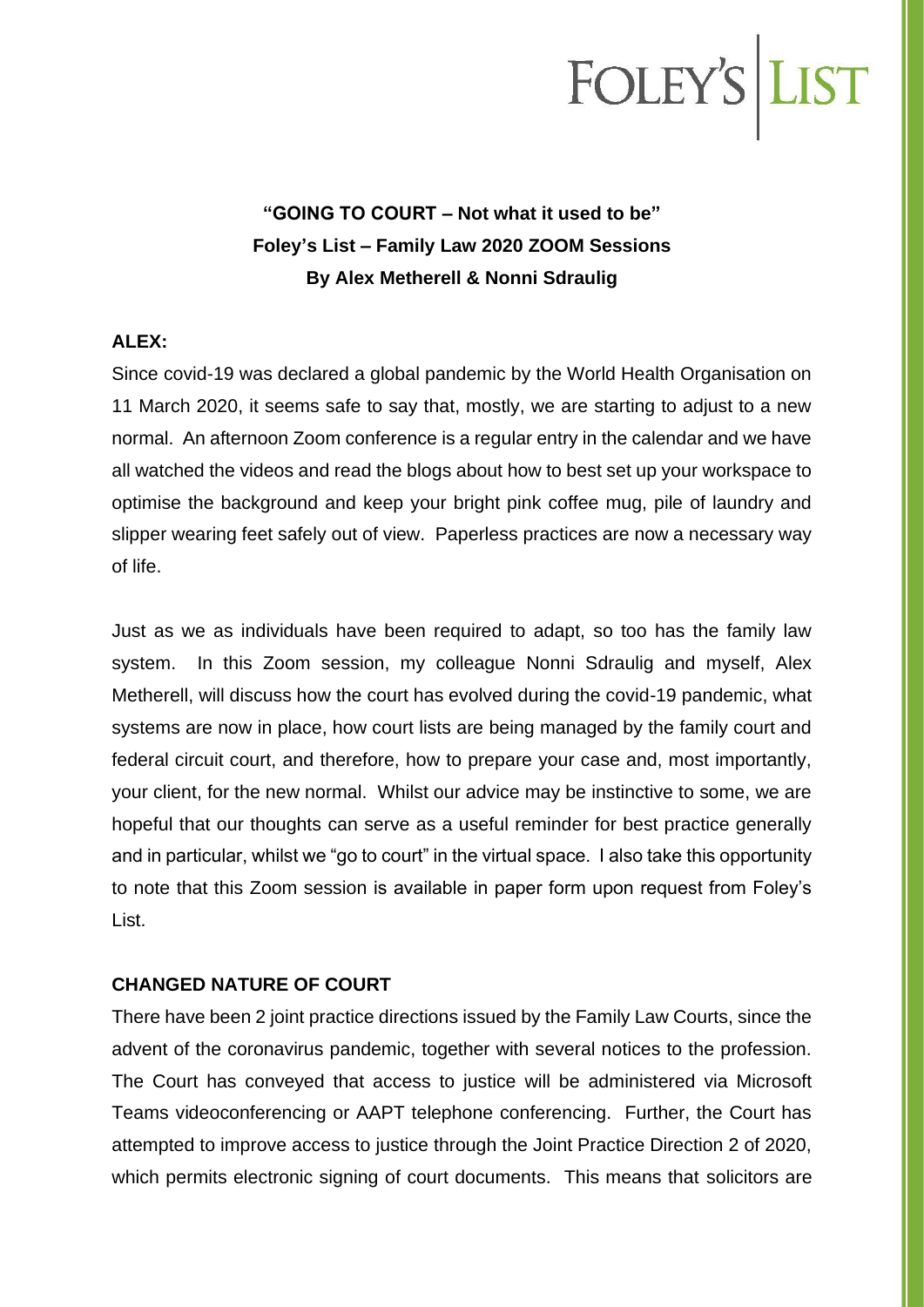### **FOLEY**

not required to attend upon their client or expert witnesses personally in order to submit their affidavit material. In practical terms, you can simply have your client type their name into the document with a note underneath the signing clause which reads "Signed in accordance with JPD 2 of 2020". In an era where face to face contact is worrisome for some or simply impractical for others, this adjustment has been observed by us to ensure that material can be prepared and filed safely and expeditiously. As a side note, I would caution practitioners to send the final draft of the affidavit to be signed by the client with a note that reads they must read the affidavit carefully and provide a return email to confirm that the affidavit contents are in accordance with their instructions, prior to providing the electronically signed version. Aside from the style of practice that has been implemented, it has been our experience that it is not simply a transition to a virtual court room or paperless practice that has occurred against a backdrop of business as usual.

Firstly, Registrar's are increasingly being tasked with triaging or case managing matters before they reach a judge. This had already commenced with the introduction of the Contravention List in May 2018, where the first return of a Contravention Application was heard before a Registrar.

This was followed by the implementation of the Discrete Property List and PPP500 List, which are both court lists managed by Registrars and designed to assist parties whose disputes pertain only to property matters so they do not languish in the court system for a disproportionate amount of time compared to the size of the asset pool that is in dispute. Nonni will discuss the running and requirements of these lists in more detail later in this podcast.

More recently, as part of the response to the covid-19 pandemic, the court established a dedicated covid-19 list commencing 29 April 2020. The operation of the covid-19 list is set out in Practice Direction 3 of 2020. To be eligible for the COVID-19 List, you must satisfy **all** of the following criteria:

- The application has been filed as a **direct result of the COVID-19 pandemic**;
- The matter is **urgent**;
- The application is accompanied by an **[Affidavit](http://www.federalcircuitcourt.gov.au/wps/wcm/connect/fccweb/about/covid/covid-list/fcc-affidavit-covid)** that addresses all of the criteria;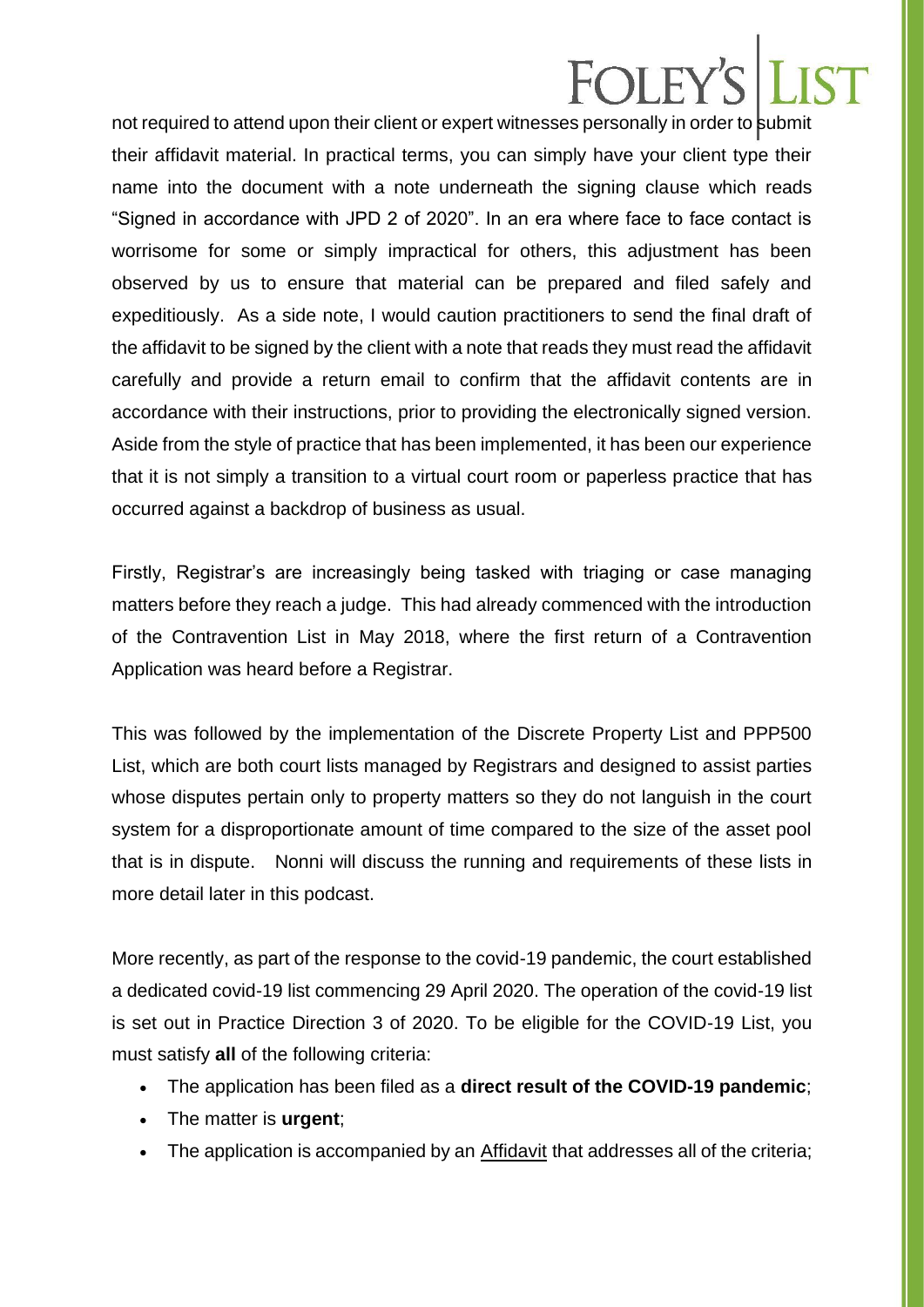• If safe to do so, you have made reasonable attempts to resolve the issue but you were unsuccessful;

FOLEY'S

• The matter can be dealt with using electronic means (e.g.: using telephone or videoconferencing).

In order to bring an application to the covid 19 list, you must prepare your application, a supporting affidavit of no more than 6 pages using the [COVID-19 template affidavit](http://www.federalcircuitcourt.gov.au/wps/wcm/connect/fccweb/about/covid/covid-list/fcc-affidavit-covid) which is available on the FCC website, a cover letter to the Registrary advising that the matter is urgent ; and a [Notice of Risk](http://www.federalcircuitcourt.gov.au/wps/wcm/connect/fccweb/forms-and-fees/court-forms/form-topics/Family+Law/notice-risk) (if applicable). I suggest in your cover letter that you point to the paragraphs in your affidavit which deal with the urgency.

The Court requires that in your affidavit, you address the following criteria:

- $\circ$  why the matter is urgent;
- o how the dispute has arisen as a direct result of the COVID-19 pandemic;
- o details of any current allegations of risk to children or parties, such as a risk of child abuse or family violence;
- $\circ$  details of the parties' reasonable attempts to resolve the dispute through negotiation, or details of why it was not safe to attempt to resolve the dispute by negotiation; and
- $\circ$  details of how you propose to provide a copy of these court documents to the Respondent on the day of filing, including information about the Respondent's current email address;
- o If applicable, annexing (or attaching a photo or copy of) any current family violence order, e.g. an intervention order or domestic violence order.

The FCC website provides that After submitting your application, the Court will assess whether you meet the criteria for the COVID-19 List. If the matter is suitable for the COVID-19 List, you will receive a first return date within three business days of your application being assessed by the Court or less if your application is assessed as critically urgent.

Depending on the issues in your case, the application may be dealt with via a virtual court hearing before a Judge or a Registrar;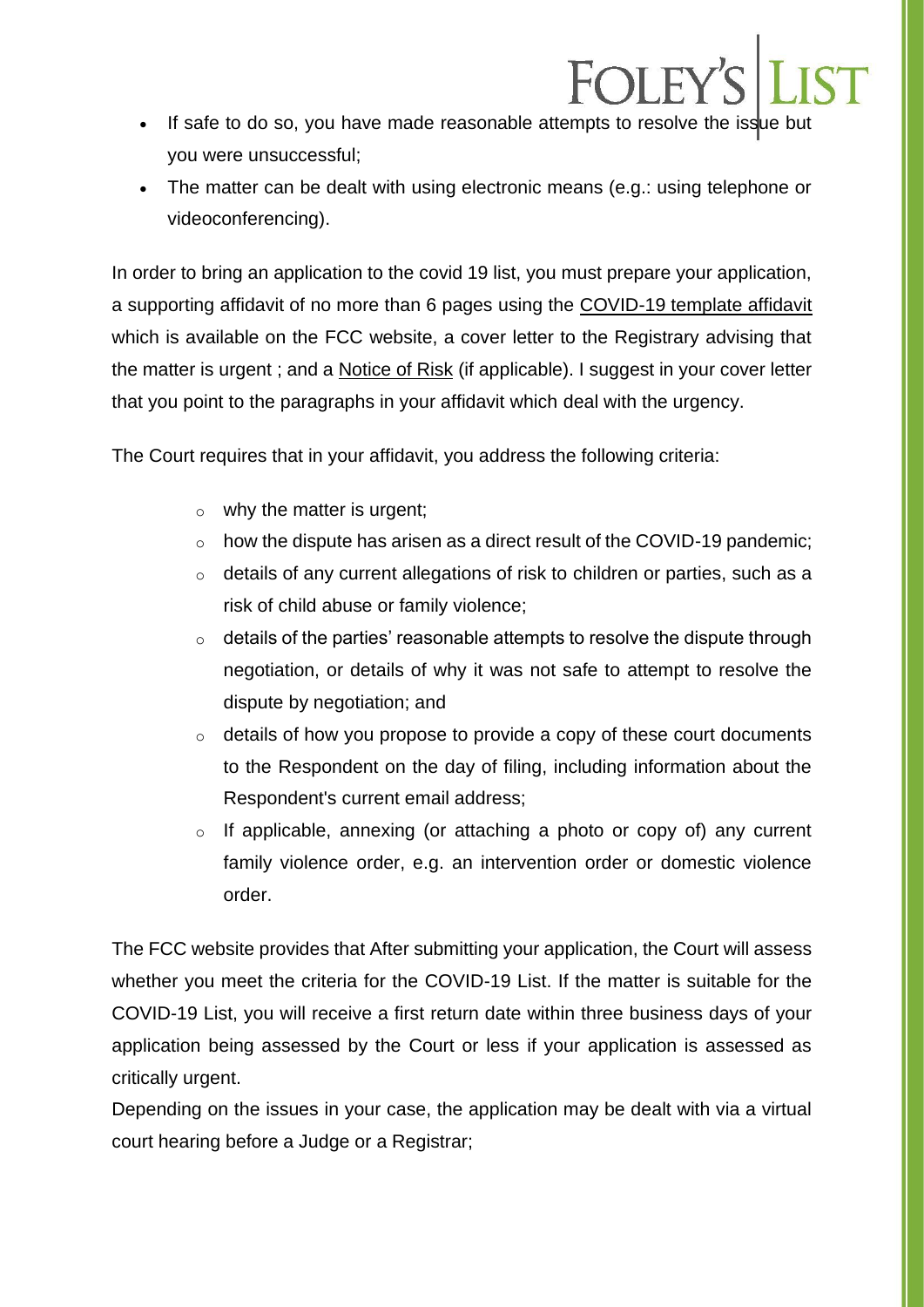### EOI EV

So in practice, you may again find that you are met with the Registrar acting as a gatekeeper to the judge and that you need to justify why the matter should be dealt with urgently by a judge on that day. Further, we note that the court will only deal with the matters in the application that are directly referable to the covid-19 pandemic. So if you issue an application that has a covid-19 related issue as well as other issues, you will not be given carte blanche to ventilate all issues in the application to the court at your urgent return date.

#### **FIRST RETURN BEFORE REGISTRAR – REGISTRAR'S POWERS**

However, further to the aforementioned court lists that are managed by Registrars, family law practitioners are increasingly finding that matters that are freshly filed and allocated to a judge, are now having the first return listed before a Registrar rather than the docketed judge. Whilst not seeking to undermine the very important role that the Registrars of the Family Law Courts play, this new pathway can be problematic for clients and practitioners in circumstances where a Registrar does not have the same power as a Judge to make orders in any given case. This is a very important change in the management of cases, the litigation pathway and the setting of client expectations. It is a critical point to consider when drafting your application and discussing possible outcomes with your client.

Firstly, let's consider the powers of a Registrar. It may be surprising to some listeners that a Registrar does not have the same powers as a judge. On almost every occasion that I have dialled in to a Microsoft Teams hearing since this case management change has occurred, there are some practitioners that make submissions to the Registrars in pursuit of matters that the Registrar does not have the power to determine. I suggest that prior to each appearance you consider what powers the court officer has to make the orders that are being sought.

Part 20 of the Federal Circuit Court Rules 2001 sets out the Registrar's Powers in that court. Division 20.1 sets out what powers are delegated. Pursuant to that division, Registrar's exercising power pursuant to the Family Law Act 1975 can adjourn proceedings, make or rescind a divorce order, make orders as to service, make a location order or a commonwealth information order, make procedural orders about family violence or appoint an ICL, to make orders for a s69ZW Report from DHHS or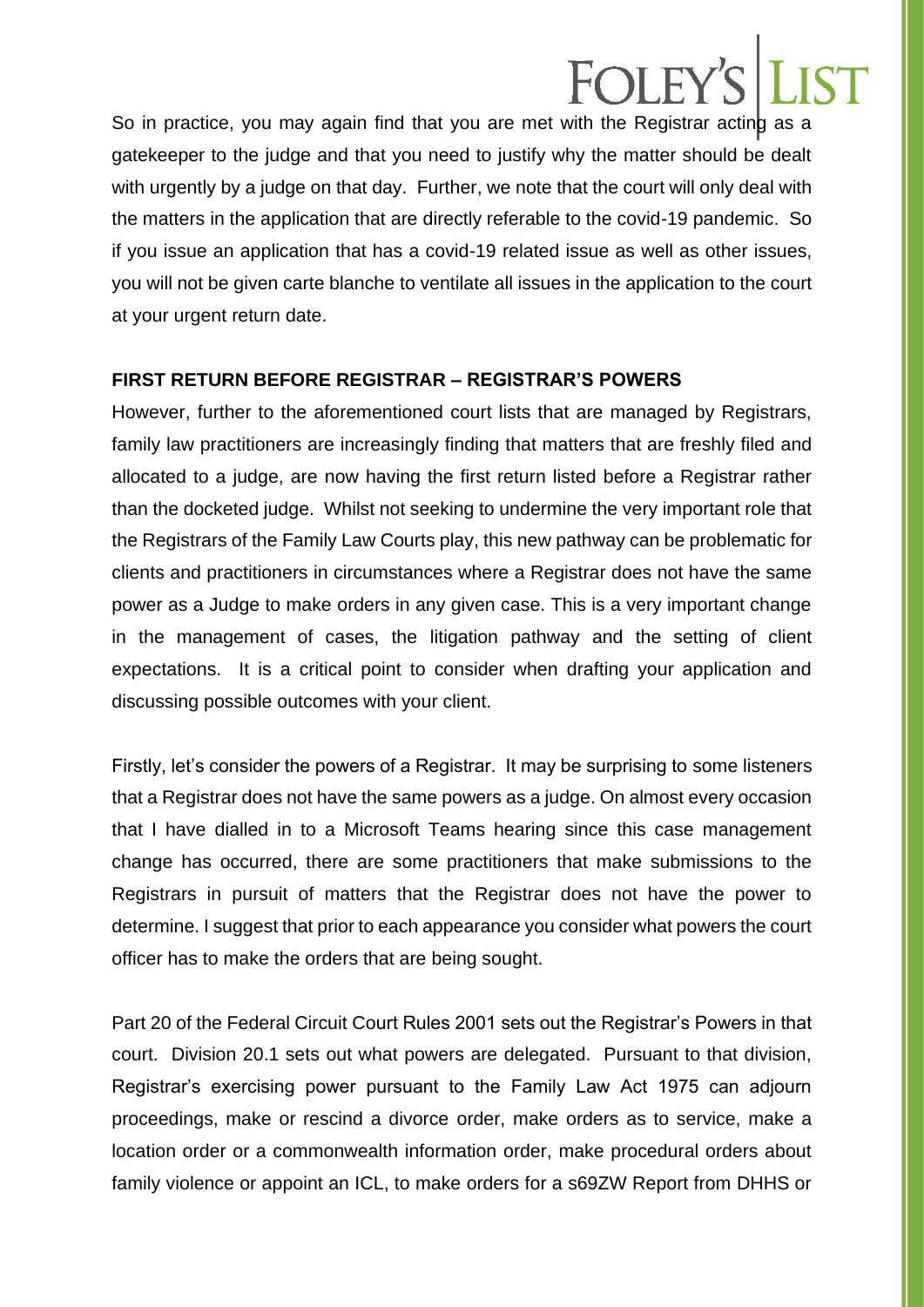### **OLEY**

request that DHHS intervene in a case, to appoint a person to execute a deed or instrument pursuant to s106A, or to grant an injunction pursuant to s114 of the Act. A Registrar can also make enforcement orders pursuant to Division 25B.2 of the Federal Circuit Court Rules in relation to financial matters, subject to some exceptions and carve outs. As you can see, the Registrar has limited ability to make orders that are not procedural or otherwise by consent.

Rule 18.05 of the Family Law Rules 2004 sets out a similar regime of delegated powers to Registrars. Rule 18.05 contains a table 18.3 which sets out the powers delegated to Registrars under the rules, including the appointment of a case guardian, powers to make orders for the discontinuance of a case, and powers to make orders arising out of non-disclosure pursuant to rule 13.14 which can include dismissing the case. Rule 18.02 of the Family Law Rules 2004 relates to judicial registrars, or senior registrars, which effectively provide that the Senior Registrar can exercise all powers in which the court exercises original jurisdiction save and except for some exceptions including the making of final property orders and reviewing the decisions of other registrars.

A good rule of thumb to remember is that a registrar can make most procedural orders and orders by consent, but cannot hear a contest, unless you are listed before the Senior Registrar in the Family Court.

Once you have considered the Registrar's powers, the next question is whether the exercise of those powers will provide your client with the relief that they seek. It may be that your client seeks orders that require the exercise of judicial power, for example, an interim property distribution, the urgent sale of a house or parenting orders in relation to the living arrangements for a child. If this is the case, then you will need to set out all of the facts in your client's affidavit material as to why the matter ought to be heard by a judge urgently. This will enable Counsel briefed to appear in the matter to make submissions as to why the matter should be sent before a judge on the day it is listed. The alternative is that a Registrar will find a date in a future list for the matter to be heard. This date can be anywhere from a week to months depending upon the urgency the Registrar affords to the case.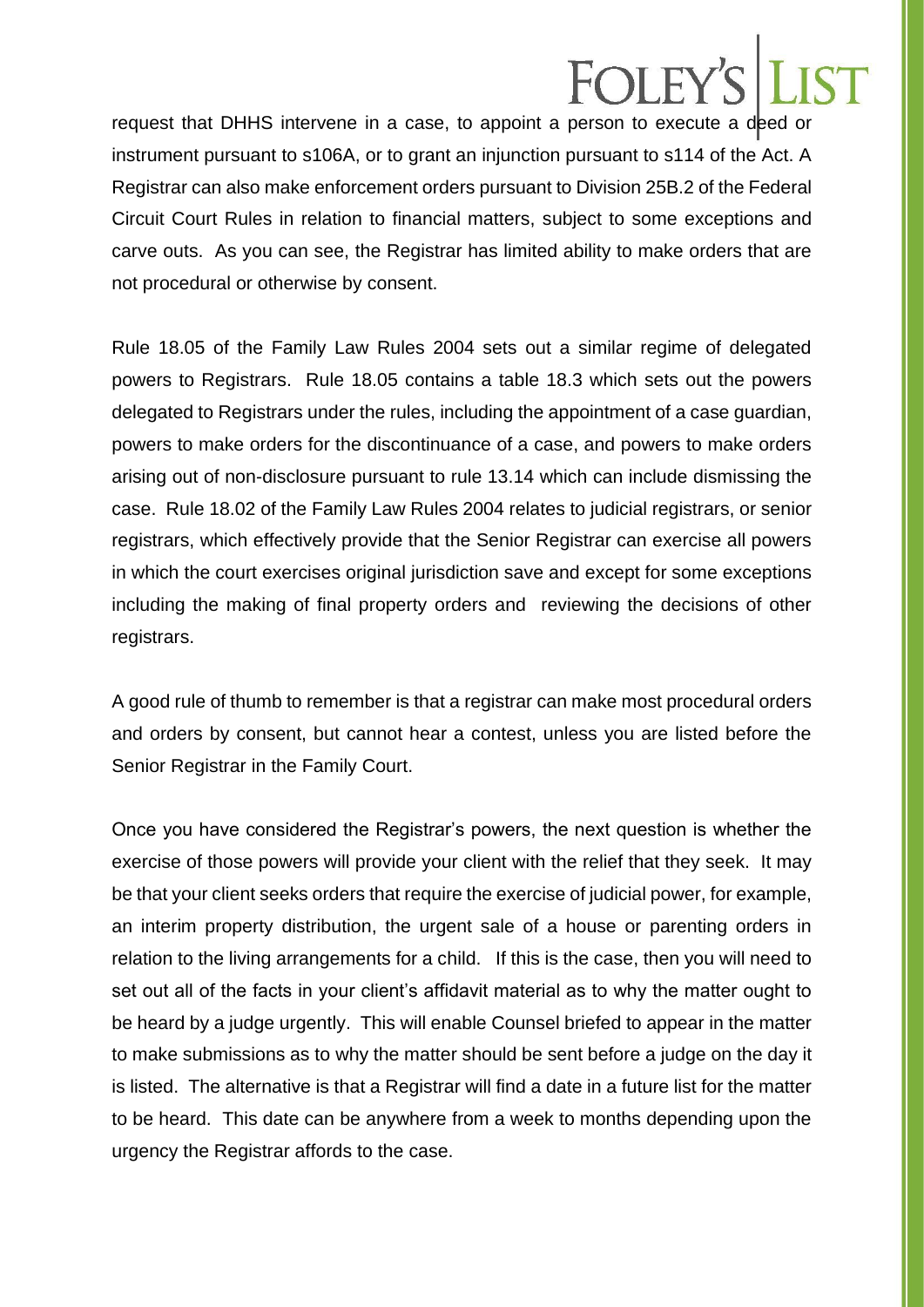### FOI FY'S

In anticipation of court events, practitioners on the record will receive an email from the chambers of the docketed judge with instructions on how to dial in to the hearing via Microsoft Teams or AAPT teleconferencing. Some chambers are noting in the email that if court time is required, the matter will be transferred to the judge on the day. I cannot emphasise more greatly that whether or not the matter is transferred from the registrar to the judge is still a decision that will be made at the discretion of the Registrar hearing the matter. It is not a fait accompli that if you have a case that requires court time, then you will be automatically transferred. We have found that irrespective of the indication in the instruction email from chambers, Counsel on the day still needs to successfully mount a case for urgency.

This is a good juncture to remind listeners that an advocate is often only as good as their brief. If the affidavit material does not contain the facts that go to the urgency of the case and the need for it to be dealt with by a judge expeditiously, then submissions will be unable to be made on this basis.

#### **PARENTING CASES**

The listing of cases in this manner is not confined to property cases in those discrete lists, which Nonni will discuss later in this podcast. The first return dates of parenting cases are also being managed by a Registrar.

When approaching a parenting case that is likely to be heard by a Registrar in the first instance, the advice that I provide about preparing particularised material does not relate solely to the issue of urgency. It has become all the more important to take great care when drafting your affidavit material and consider the outcome that is sought or the long term case plan that is going to be adopted. It is imperative to be particular with respect to the orders that are sought and the evidence that you reply upon in support of those orders. For example, blanket allegations of sexual abuse against a child will be unhelpful. If the allegations are detailed and particularised to the greatest extent possible, then the Court has the material required of it to make an assessment as to whether the matter should be transferred to the Magellan List of the Family Court, being the list dealing with sexual abuse cases, rather than having the matter languish in one court list when it should otherwise have been promptly transferred. If you seek a s11F Child Inclusive Conference report, set out the matters that you say make the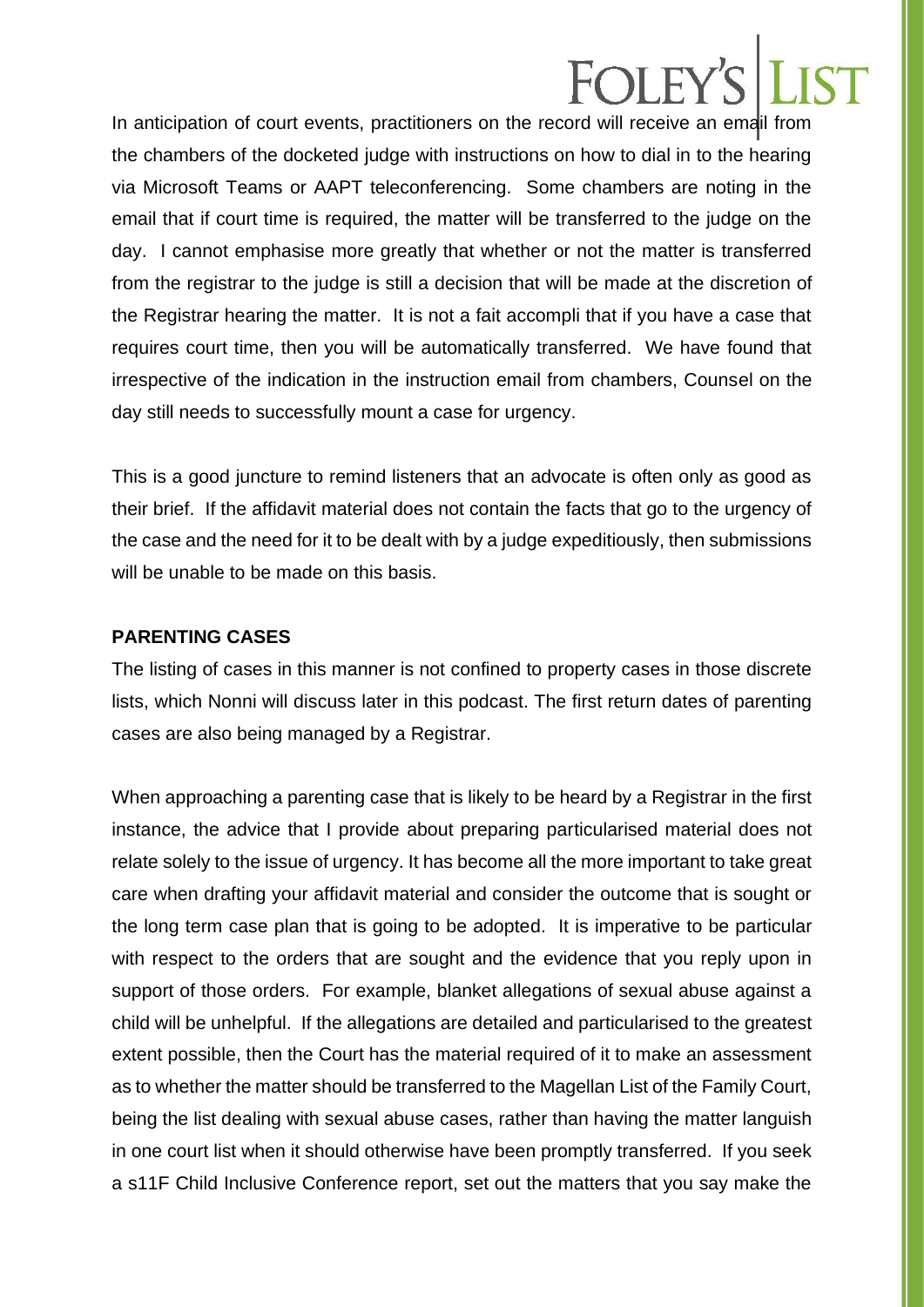### FOI FY'S

case appropriate for a s11F such as evidence of alienation, of mental health issues pertaining to one parent or of an older child making express wishes. Again, it is not enough to simply say "the child has told me that he doesn't want to spend time with the other parent". When has the child said this? On how many occasions? Who has the child said it to? What were you doing when this comment was made, was it spontaneous or part of a greater discussion? If your client says that the other party has mental health issues that are relevant to the care of the child, such as alcohol or drug use, set out the basis for these allegations. It may also be worthwhile to consider whether your client requires a court funded s11F Conference or whether the case may be better served by a privately funded s11F Conference, which is a service increasingly offered by private family consultants. Aside from the cost, the primary difference which is a consideration in the current climate is that some private family consultants are continuing to conduct s11F conferences face to face, whereas the child dispute services at the court is conducting the conference be electronic means, usually telephone. As a result, the court appointed s11F Conferences may be of limited insight and assistance compared to the value that can be offered by a face to face conference with a private family consultant. This is a consideration that we recommend discussing with counsel briefed in the matter prior to the hearing.

Additionally, the only indicator upon which the Court can now appoint an Independent Children's Lawyer if there are allegations of abuse. Accordingly, you should only seek the appointment of an ICL in your case if these allegations are present. If the allegations are present, they should be particularised in your clients' material. I note that interim affidavits are only permitted to be 10 pages long, so there is an art to including all of the relevant information in a succinct matter. If in doubt, you can ask your counsel to settle the material or have a conference with the client before drafting the material to discuss what evidence ought to be included.

A further suggestion that I make in terms of the running of matters at this time is in relation to the issuing of subpoenas. At the present time, appointments must be made in order to inspect subpoenaed documents at the registry to ensure that social distancing protocols are complied with. You cannot simply turn up at the registry. Further, when considering expert evidence or source document evidence, I recommend considering putting medical, psychological or psychiatric reports on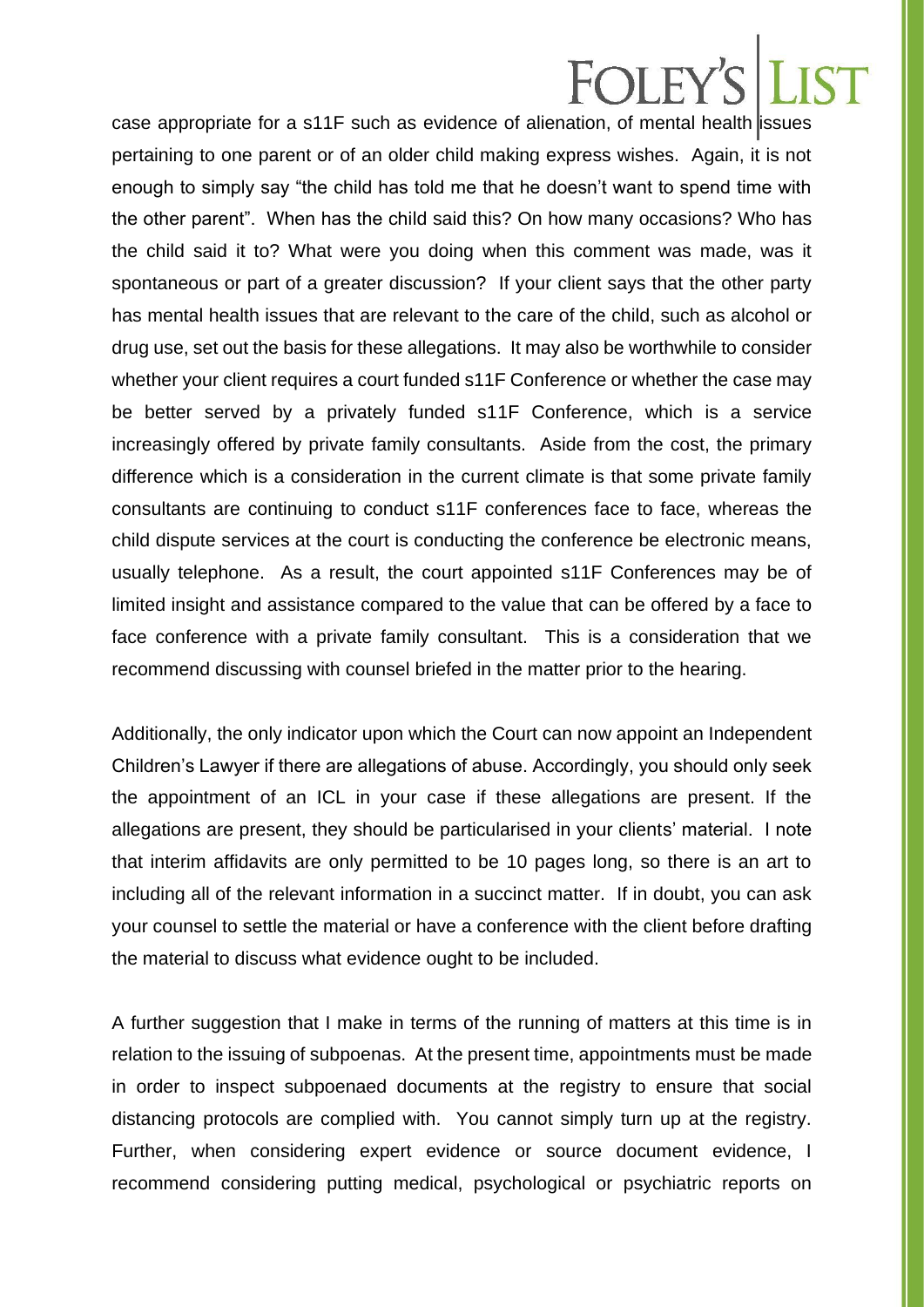### EOI EV

affidavit in anticipation of a first return date, rather than waiting to trial, to ensure that the judge or registrar has access to this material on the court file in admissible form. We are not in a situation any more where a document can be easily tendered and you will be met with a more agreeable judicial officer if your case has been carefully prepared.

So, in circumstances where you are now likely to come across a Registrar at the first return date in the current climate, when you are considering bringing an application in a family law court, you should consider four things:

- 1. Consider what orders your client needs at the first return date
- 2. Look at the rules of each court to determine whether a registrar may be able to assist
- 3. If your matter is urgent, consider what evidence you require to mount the best case for urgency
- 4. Include all of the relevant evidence required to secure the procedural orders you say are required to advance your case to the next stage.

Now you've filed your application and you are listed before a registrar. How do you best prepare your client for the hearing? Nonni will elaborate shortly on what the solicitor with the conduct of the file and Counsel with the brief in the matter should do in preparation for the hearing. However, in terms of preparing the client, it is most helpful if the first time the client hears that they will be unable to achieve the orders they are seeking before the Registrar for the first time from Counsel. Clients ought to be prepared that prior to being able to have an argument before a judge, if this is ultimately what is required, that the matter is first going to be heard by the Registrar and unless agreement can be reached with the other side, the orders that are made are largely procedural. Family law clients should also be made aware that there are substantial delays in the listing of hearings by Registrars. In addition to the usual backlogs, electronic hearings are slow and more often than not, more than one hearing cannot be listed on any given day. It is our view that your client will be best served if you can provide them with the worst case scenario with respect to the delay in reaching a judge in order to avoid client dissatisfaction.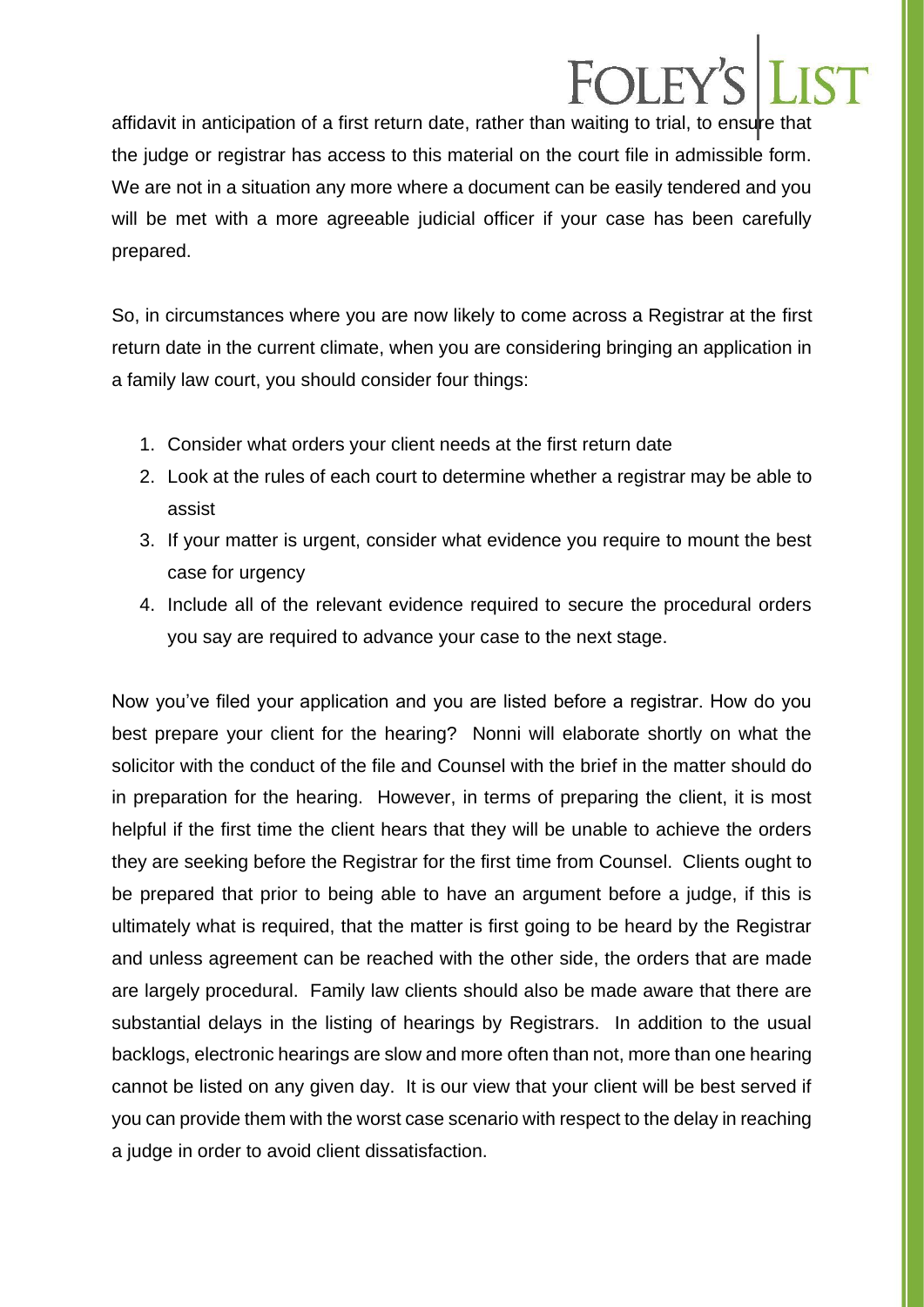## **COLEV**

These are my perspectives on how the running of the court has altered since we transitioned to electronic hearings and how to best prepare your case, particularly from the perspective of a parenting case. It is my pleasure to now hand the mic over to Nonni.

#### **NONNI:**

I am going to talk about both the discrete property, Priority Property Pools under 500 lists (or PPP500) as well as the contravention application list, tips and tricks in relation to preparing for appearances in these lists together with a more general discussion about how to prepare your case and your clients for electronic hearings before Registrars in the FCC. As Alex said, some of this advice will be second nature to those familiar with these processes or otherwise common sense but it is always useful to be reminded of how best to prepare for different hearings, particularly during these changing and uncertain times.

#### **DISCRETE PROPERTY LIST and PPP500**

There have been two property lists introduced by the FCC, being the DPL and the Priority Property Pools under 500 List. First returns in both lists are dealt with by a Registrar of the court.

These lists were introduced for applications relating to financial orders only although the PP500 list deals exclusively with applications involving simple property pools with a value of \$500,000 (incl superannuation) or under. Unlike the more recent practice of listing/re-listing first returns in parenting applications before a Registrar (which may or may not remain the practice once face to face hearings resume), these lists were introduced prior to the Covid-19 pandemic. Currently all hearings are being conducted electronically, both by Microsoft Teams and telephone.

The purpose of the DPL list is to essentially streamline property matters and allow the parties to obtain procedural and/or consent orders progressing their matter towards final resolution with minimum delay and expense. It was also created to more closely monitor compliance with orders such as those in relation to discovery and valuations while leaving the judges to hear urgent and contested applications.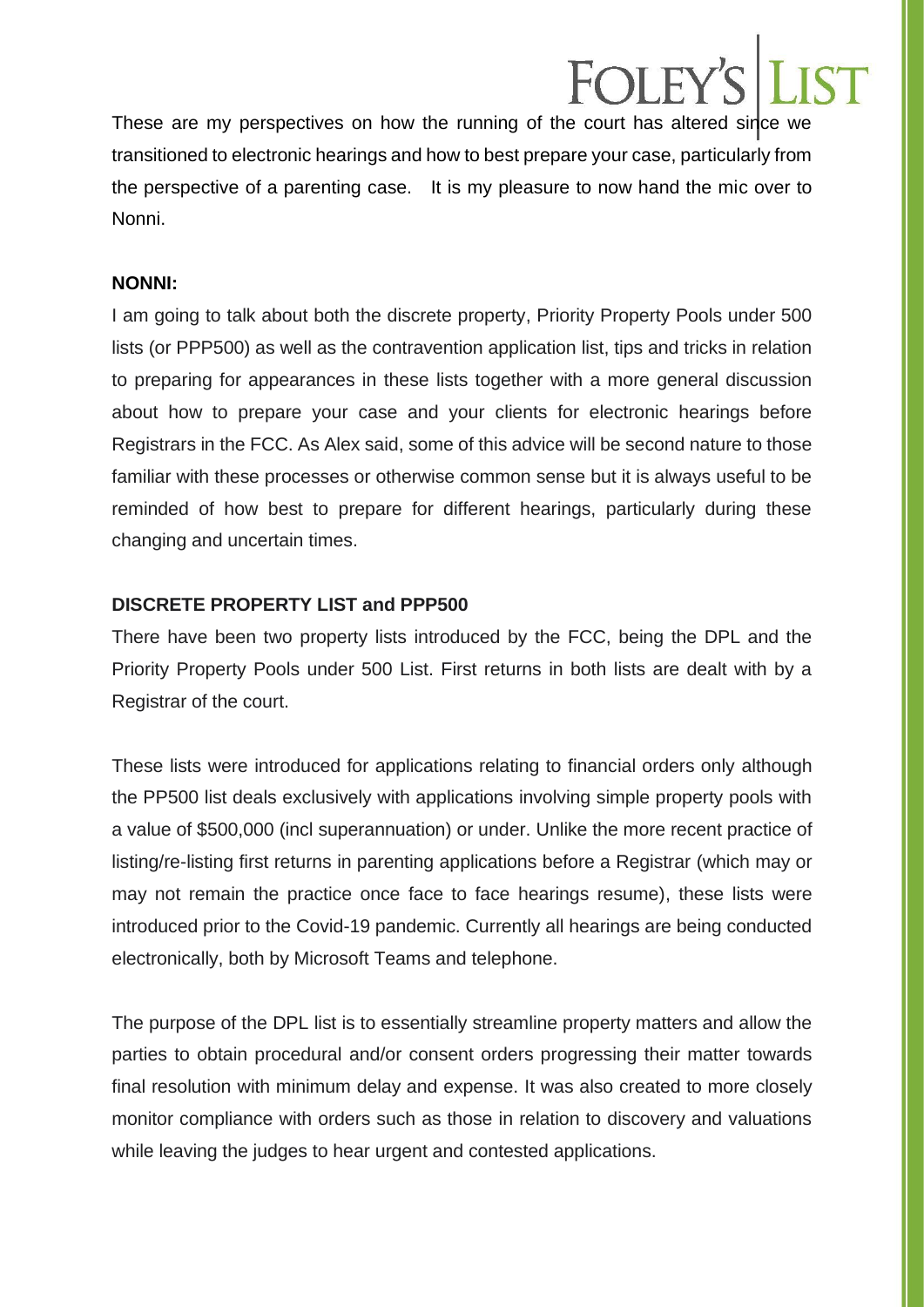### FOLEY

The purpose of the PPP500 list is to achieve a just, efficient and timely resolution of cases under that threshold, at a cost to the parties that is reasonable and proportionate in the circumstances of the case. This list allows the parties to undertake alternative dispute resolution at the earliest opportunity and where this is unsuccessful, the opportunity for a less adversarial trial or hearing on the papers. Therefore if your client has a total pool of under the \$500k threshold, you might consider filing in this list.

Be aware that the requirements and processes of the PPP500 list are slightly different to those of the DPL so make sure you check the FCC website prior to making an application. Today my focus is on the DPL however some of this advice will still apply to the PPP500 list as well.

So your application is listed in the DPL what does that all mean practically? Most importantly, where once a property application would be returnable before a judge in a duty list at first instance, first returns of such applications are now conducted by a Registrar. As Alex discussed with you earlier, the powers of a Registrar to make orders are much more limited than those of a judge and in particular, the Registrar is only able to make procedural orders (such as orders for valuations, discovery or the parties to attend a con conf or mediation) or orders by consent. They have **no** power to hear a substantive contested argument where the parties are in dispute.

This point is really important to discuss with your clients when issuing property only applications in order to manage their expectations. Many clients are under the impression that the court will have the power to make contested orders at the first return and one of the complaints I often hear from clients is *"what is the point of having this hearing if the Registrar cannot make orders that aren't by consent?"* Keep this in mind when preparing your clients for the hearing so it doesn't come as a rude shock to them on the day.

That being said, while the matter will be listed in front of a Registrar for the first return, in some circumstances it may still be referred to a judge on the same day. This is largely dependent on the Registrar's view of whether this is appropriate and there being a judge available on the day to hear the matter. Do not expect such a referral to take place as a matter of course – it will only occur in limited circumstances, most usually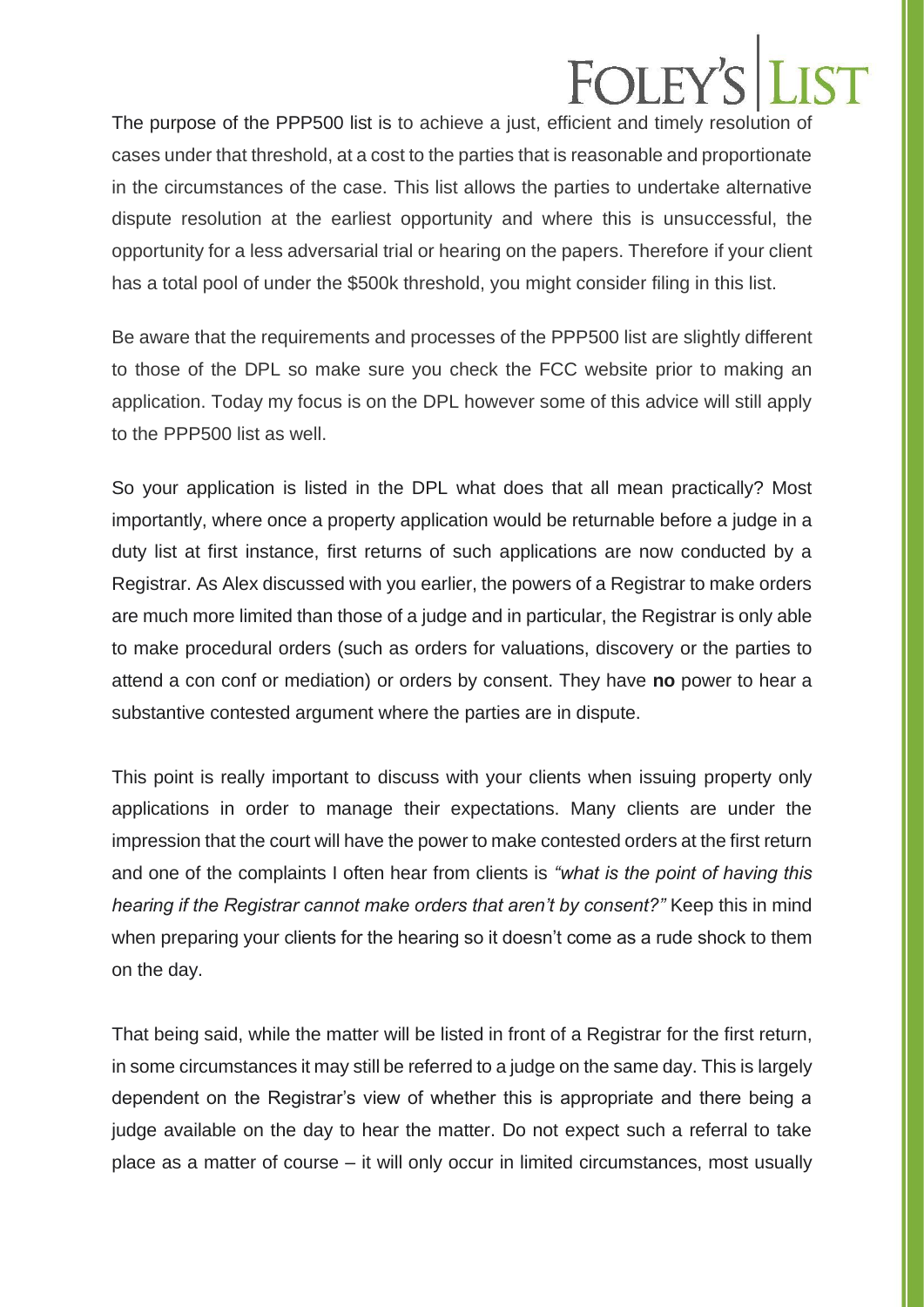### **FOI EV**

when there is an urgent interim issue that cannot be resolved by consent such as an urgent sale of property, urgent injunctions or an application for urgent spousal maintenance (note my specific use of the word *"urgent"*). Make sure you discuss this with your client prior as what may appear or be "urgent" to them will not in reality be considered "urgent" by the court. Alex has already discussed the importance of including evidence about the urgency of any interim application in your affidavit material to enable the Registrar to make a decision. More likely however is that the Registrar will give the parties an abridged hearing date on that discrete issue or application rather than making a referral on the same day.

#### *Preparation for the DPL*

The Registrars in the DPL require the parties to particularise the orders sought in specific detail. This means that Registrars are no longer making orders for generalised discovery (the parties provide all documents requested pursuant to the rules within 7 days) or a panel of experts (the applicant to nominate three names with the respondent to choose one from the list of three).

As such, if seeking specific discovery orders, prior to the hearing the solicitor must check what general discovery (if any) has been provided; what discovery was specifically requested (if any) and whether it has been provided (in full or in part) and thinking ahead, what particular discovery is required to be able to assist the client and court to determine the specific issues in dispute in the case. For example, if the case raises issues in relation to an inheritance received, discovery of the will might be necessary or if an issue in dispute relates to Workcover or TPD payments, discovery of documents in relation to those claims will be relevant and should be sought. This requires the solicitor to think more critically about the case in the early stages of litigation, which will assist in negotiations and an early resolution of the matter if possible.

When drafting specific discovery orders in preparation for the hearing, the solicitor should always ask themselves firstly how the discovery sought is relevant to an issue in dispute and secondly whether it is a document within the power, possession or control of the party or whether it will need to be subpoenaed. If in doubt, brief early and contact the barrister to seek their advice about which orders are appropriate and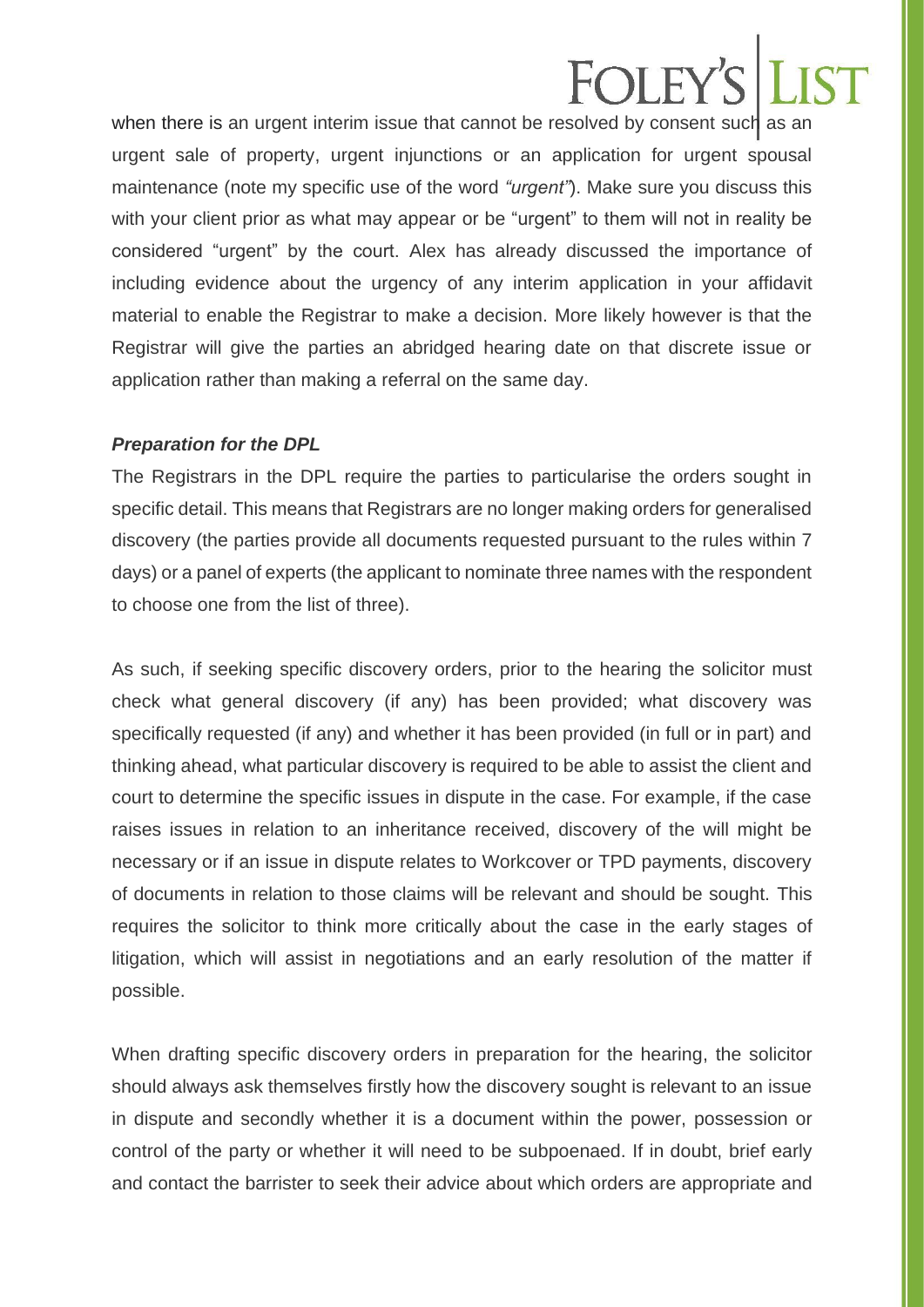# **FOI EY**

how they should be drafted as, at the hearing, the barrister must be able to (particularly if the other side oppose the order being made) identify to the court how the documents are relevant and that they can be provided by the other party.

In respect of appointing experts, this generally arises in relation to property or asset valuations and mediations. The solicitor must make enquiries of valuers and available mediators, including their costs, prior to the hearing so that these can be identified in the orders sought. Again, if in doubt about who would be best suited to undertake these tasks, the solicitor should contact the barrister briefed to seek their advice.

The Registrars also expect, where possible, that procedural fairness will be afforded to the superannuation fund *prior* to the hearing where a split is sought. Even if you are unsure as to the final base amount, a letter can still be sent to the fund affording procedural fairness pending confirmation of the amount.

In the event that non-urgent interim applications will need to be heard and determined by a judge prior to a final hearing, the solicitor should identify the necessary steps that need to be taken to prepare the matter for interim hearing, for example filing timelines for documents or expert reports. These types of procedural orders can then be made on the first return before the Registrar to ensure the efficient management and hearing of any interim applications in the future.

So in short summary, the Registrars now expect the legwork to be done by the solicitors prior to the first return in the DPL to enable the matter to proceed as efficiently and cost-effectively as possible on the day. In the event that a party seeks generalised orders, the matter will be stood down so that these enquiries can be undertaken which wastes not only the client's time, your time and the barrister's time but also the court's time.

Remember to brief early for these hearings and revert to the barrister if in doubt for advice.

#### **CONTRAVENTION APPLICATION LIST**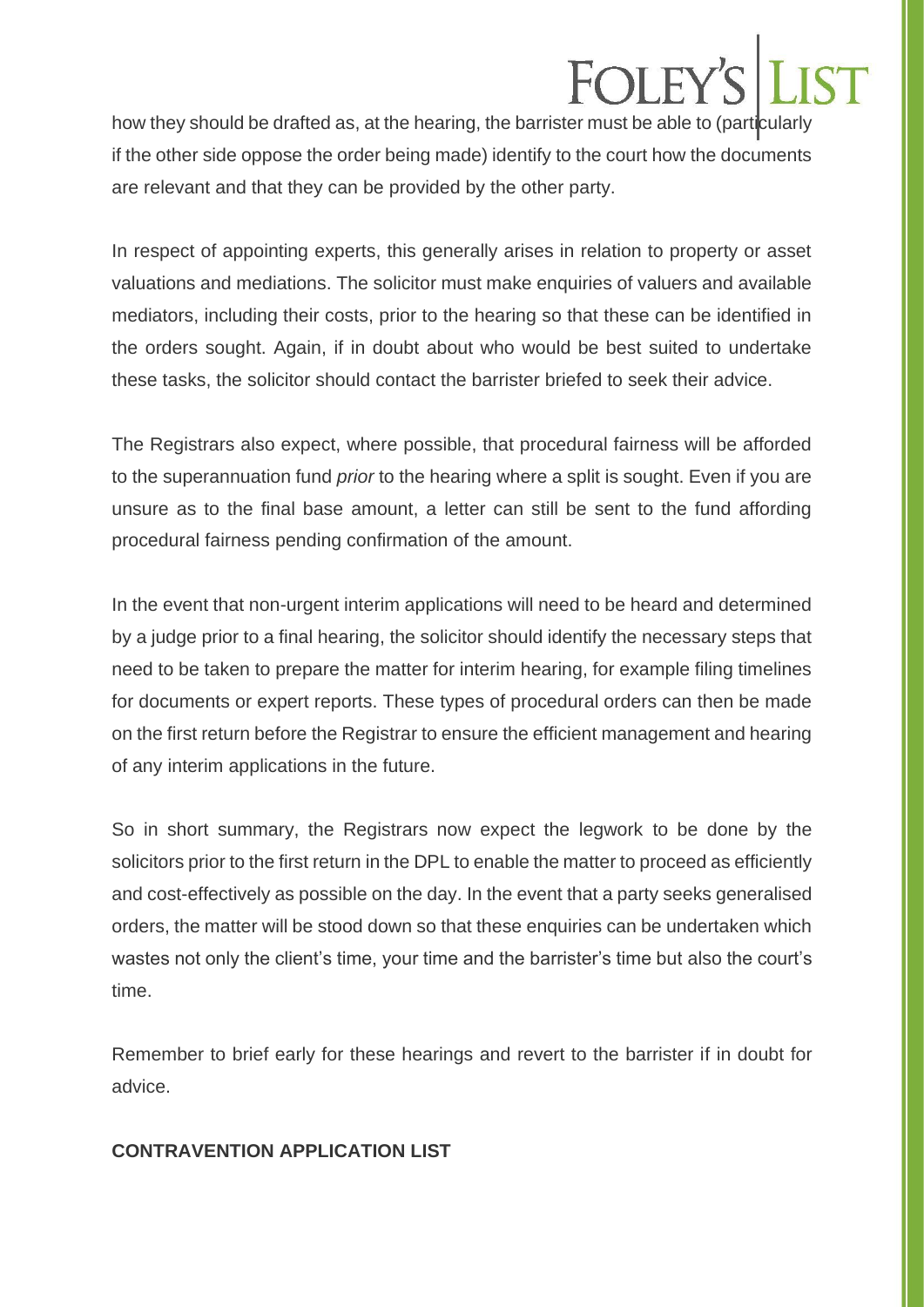### $F$ oi ev

Another list that was introduced prior to the Covid-19 pandemic is the contravention application list. Since April 2018, all contravention applications have been listed directly to the CL before a Registrar for first return. The purpose of the list is to conduct a preliminary assessment as to whether the documents filed comply with the relevant division of the FL Act, discuss what outcome the applicant or parties are seeking and to check whether a resolution of the application is possible without the need for a final hearing. If the matter is unable to resolve, the Registrar may then make directions for either a dispute resolution process or for the application to be listed before a judge for determination. Once again, currently all appearances in the CL are being conducted electronically by either Microsoft Teams or telephone.

This discussion will centre around practical tips and tricks for the drafting and preparation of contravention applications in the CL list rather than the legislative regime, available remedies or penalties or definitions of "reasonable excuse". For a more fulsome discussion on these points, my colleague Dr Anna Parker has done a fantastic podcast which I would encourage you to listen to – it can be found on the Think Foley's podcast page titled *Episode 16 – Contravention Applications In Parenting Matters.*

#### *Preparation for the CL*

Prior to filing a contravention application, the solicitor should consider whether it is appropriate under the circumstances. Ask yourself what outcome the client wants to achieve and whether filing a contravention application is the correct mechanism by which to achieve this outcome. It may actually be that in some circumstances an application in a case or initiating application is more appropriate. It is well known that contravention applications are among the most complex and technical of all the available options open to the client so these alternatives should be discussed with the client and counsel who may be briefed in the matter prior to the making of any application.

Remember also that a contravention application must be heard before any final hearing of the substantive matter. This means that your trial date might be adjourned if you issue close to the trial and if the judge docketed to your case makes findings in relation to the contravention application, that judge will not be able to determine the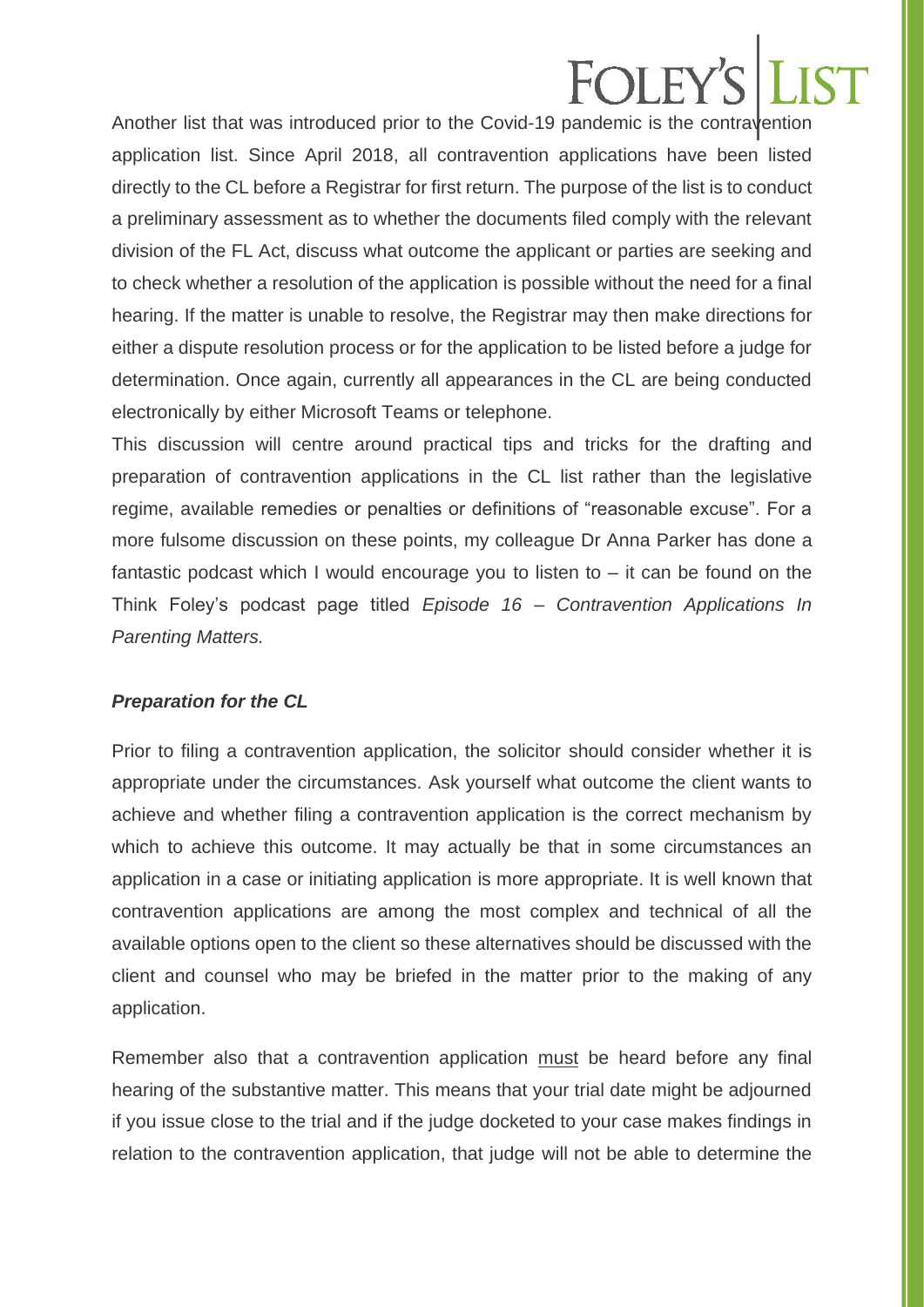matter at the final hearing. This could lead to further delay while the matter is transferred into another docket.

**FOLEY'S LIST** 

A contravention application is quasi-criminal in nature. This means that it must be drafted carefully and properly as technical deficiencies can result in applications being withdrawn, summarily dismissed or unproven at a final hearing, possibly with costs consequences for your client. You can guarantee that the barrister on the opposing side will be checking that the documents filed are compliant because it is an easy objection to make without even addressing the substantive issues. Although this doesn't preclude you from re-drafting and refiling the application, prevention is better than the cure (and additional cost to the client!)

A few issues which seem to regularly crop up include the following:

- 1. Check that the orders alleged to have been breached are actually enforceable – if the drafting/wording of the orders is ambiguous or unclear or requires interpretation, your client will not succeed in making out a breach. If for example the orders state that your client is to have one weekend per month with the children on a weekend to be agreed between the parties, your client will not be successful in arguing a breach on a specific date because the orders are not particularised. It must be clear what the obligations of the parties are on the face of the orders before you can succeed in any contravention application in relation to same;
- 2. Too many alleged breaches have been included in the application: include only the most serious, easiest to prove and representative of the respondent's conduct. An application that contains, for example, 20 or 30+ breaches will mean that more time will have to be allocated to the final hearing (resulting in listing delays) and will make it less attractive to the judge to hear it on a day where there might be competing listings;
- 3. The alleged breaches have not been drafted properly be careful about identifying the correct dates, times and places! For example, cross-check with the orders whether the dates of the alleged breaches contained in the application are actually correct. This is especially important in circumstances where your client alleges multiple breaches of the same order (for example telephone time on a specific night of the week). In one application I was briefed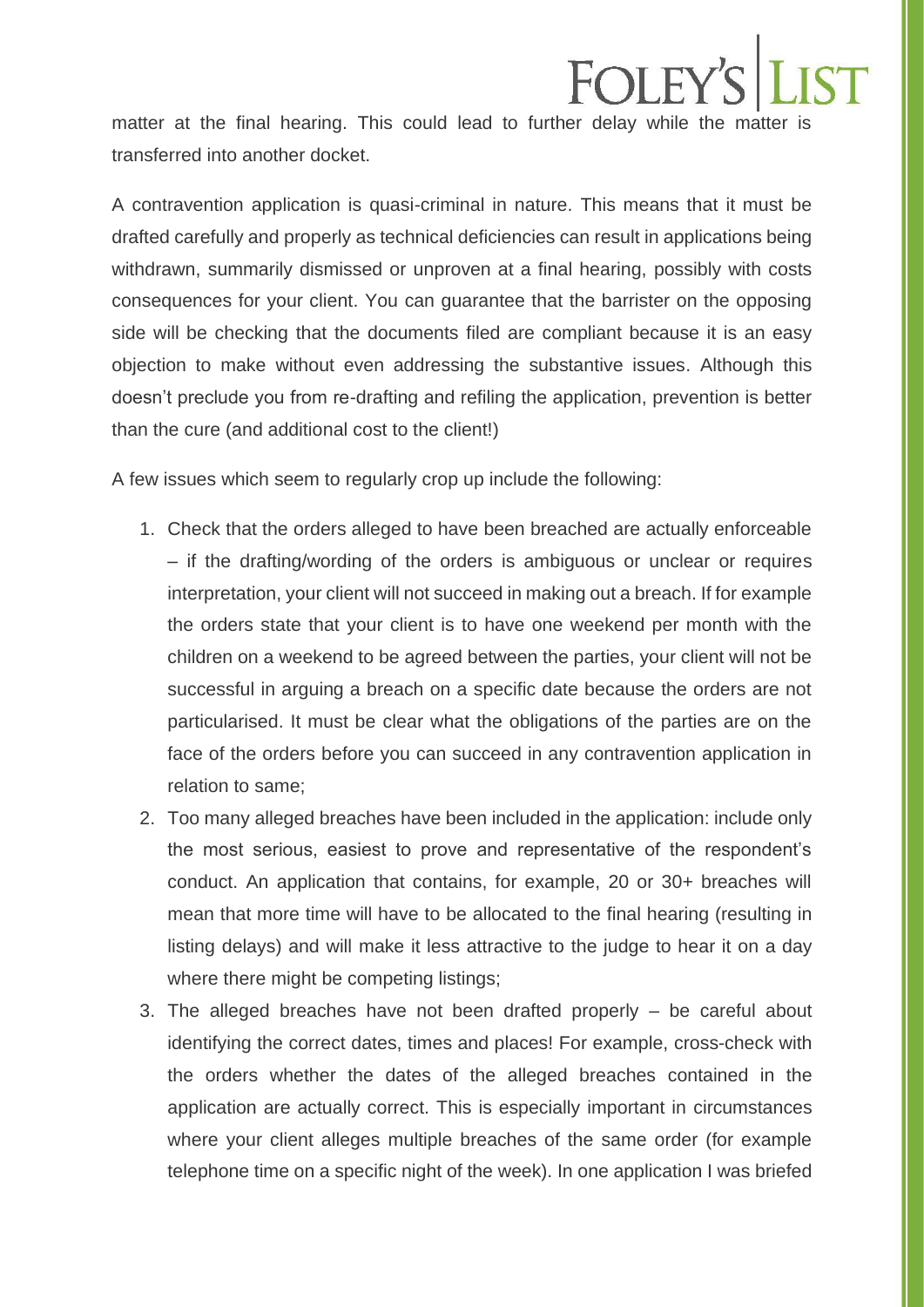## FOLEY'S LIST

in, I cross-checked all the dates only to find out that they were one day out on each alleged breach (a Wednesday night instead of a Tuesday night). I similarly had one case where the parties had agreed between themselves to change the night telephone calls took place however this was never formalised in the orders which still provided for the original agreed night. The application had alleged breaches of the agreement the parties made between themselves rather than breaches of the actual orders in place. In circumstances where there was no *"as otherwise agreed"* order, this is not permissible so make sure you double check all of the dates, times and places!

- 4. The affidavit does not contain the evidence to support the alleged breaches: even if your application is drafted without fault, the affidavit must contain evidence to support each individual breach alleged. This means that evidence must be given for each separate occasion your client alleges a breach took place. It is not sufficient to say *"The respondent contravened order 1 of the orders made on 16 May 2018 on the following occasions"* and then list a series of dates. Even if it feels repetitive (say in the example where multiple breaches of telephone time have occurred), you must set out in a separate paragraph for each date the evidence which goes to proving the alleged breach. In the event of insufficient evidence, the breach will not be made out; and
- 5. The orders alleged to have been breached are not attached to the affidavit in support of the application. Surprisingly, this happens more often than you would think. Make sure you read the information on the cover of the application! It clearly states that "You must attach to the affidavit filed in support of this application, a copy of the order, bond, agreement, or undertaking that you allege has been contravened". Given the mandatory nature of this requirement *"you must attach"* I have heard of applications being dismissed on this basis at first instance.

Some of these issues are minor and an oral application to amend can be made on the day. However, this will usually be met with an objection by the other side given the nature of these applications so never assume that an oral application to amend will be granted.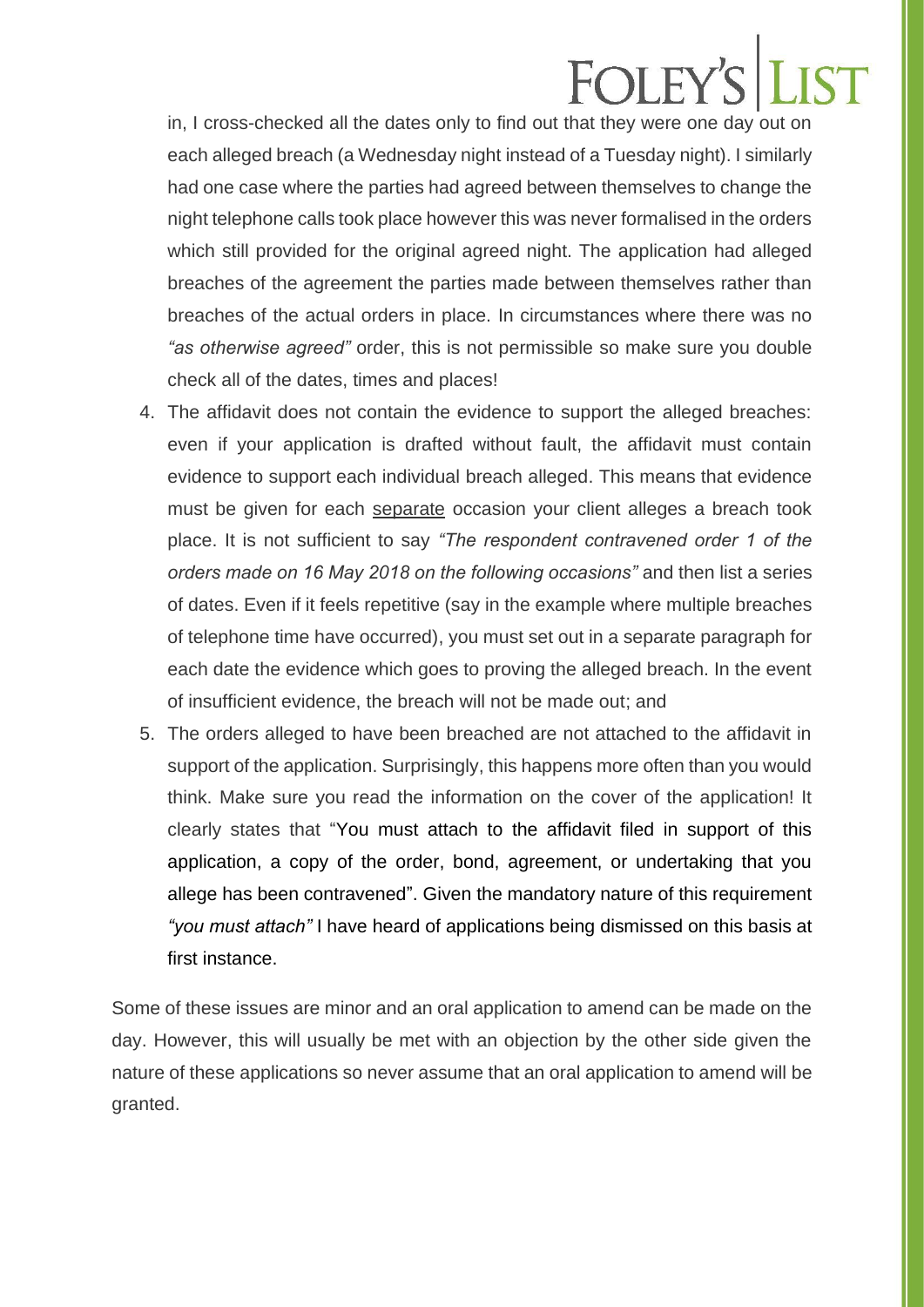## **FOLEY'S**

Another issue which regularly arises and which the Registrar will ask about at the first return in the CL is what remedy your client is seeking if the application is successful. Pursuant to the Act, there are a number of remedies available and you should discuss these with the client prior to the first hearing (taking into account the seriousness of the alleged breach and whether or not it is a "first offence"). It is surprising how often clients are unaware of the remedies are available to them so make sure you discuss this with them.

As an aside, I have appeared in the CL a number of times and one thing I have heard repeatedly on the grapevine is that the application will not be referred to a judge by the Registrar on the same day. However, on at least two occasions where the application was urgent, the Registrar referred the matter to a judge for hearing that day. This is something to keep in mind in terms of managing client's expectations and briefing for the first hearing.

If you have any questions about whether to file a contravention application, the drafting of the application or the most appropriate remedy to seek, brief early and discuss these issues with your barrister who will be able to guide and assist you and your client.

#### *Preparing for electronic hearings before Registrars*

Finally I would like to talk about preparing for electronic hearings in front of Registrars generally, no matter what list or application.

While we are all hoping to return to face to face hearings sooner rather than later, this looks less and less likely to occur anytime this year. As such, hearings via Microsoft Teams or telephone are here to stay for the time being.

I have found that clients, in particular new clients, are much more nervous about hearings occurring electronically than if they were face to face. In my opinion this is partly due to the fact that barristers are not able to meet with the clients in person prior to the hearing which seems to make clients feel more relaxed and confident about the hearing. Given this, instructors should consider requesting a zoom conference or similar (where able) between the client and barrister prior to the hearing which is more personal than a telephone call where the client can only hear the barrister's voice.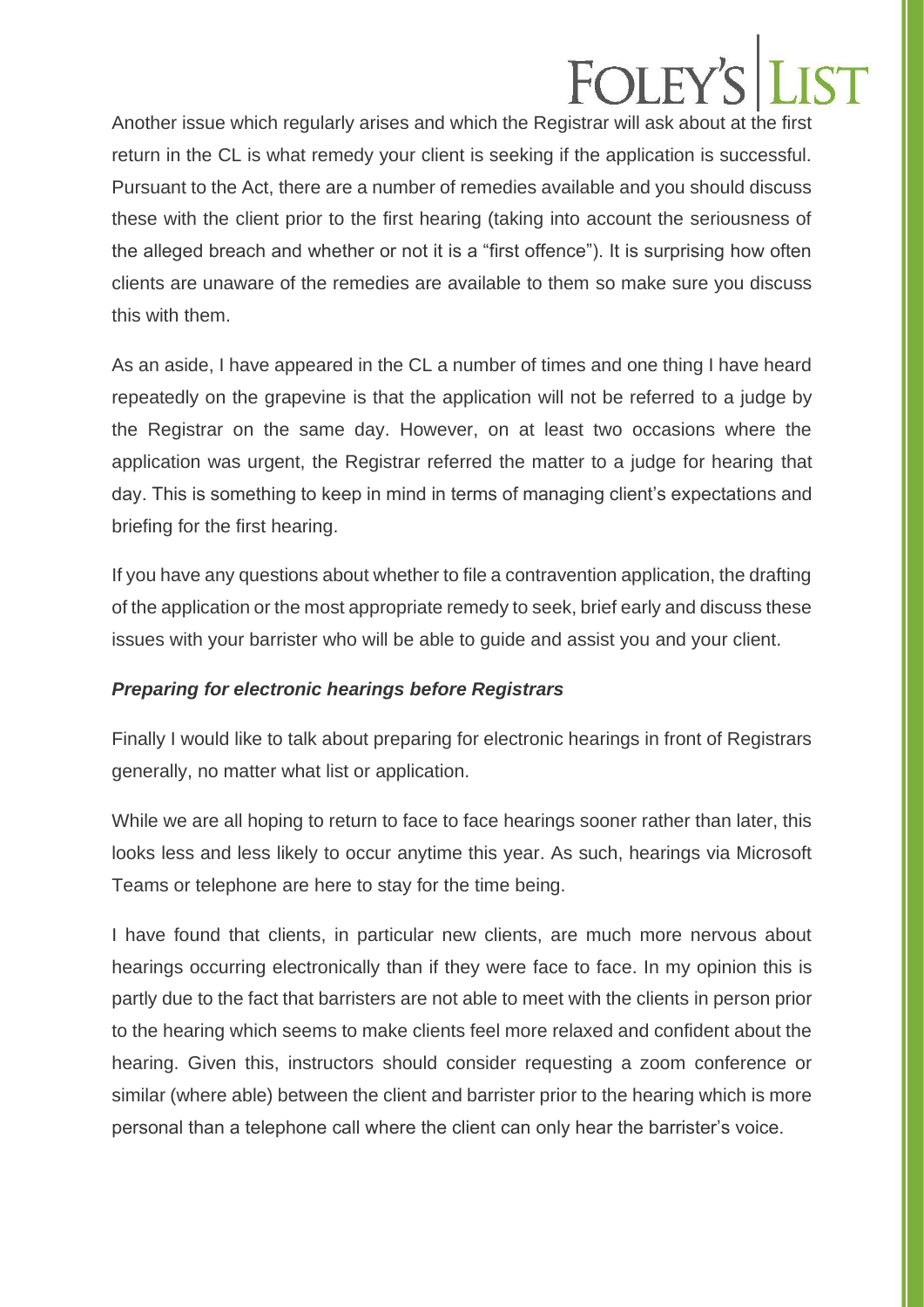### **FOLEY**

In relation to the hearings themselves, many registrars will not permit matters to be stood down. This means that negotiations between parties are expected to occur prior to the matter being called on in court so when it is, the matter is ready to proceed. Gone are the days (at least for now) where parties would turn up to court on the day of the hearing, negotiate briefly before the matter was called on, then stand the matter down for further negotiations before mentioning it later in the day. This means there is less work to be done on the day of the actual hearing but more to be done behind the scenes prior.

In the week leading up to the hearing, try to find out who is briefed for the other side so that your barrister can touch base with them. Solicitors should also send proposed minutes of consent orders to the other side having already made enquiries about experts, mediators and cost involved. If it is a matter where written submissions are required, brief your barrister early to enable these to be drafted and forwarded to the court prior to the hearing day. Each Chambers will send out an email with instructions in respect of what is required for each hearing – make sure this is adhered to strictly to ensure the matter runs as smoothly as possible on the day.

In terms of the actual hearing, make sure you advise the client that it will be conducted electronically. This may seem like common sense but I have spoken to a number of clients who thought they still had to turn up to court in person. Also, unless granted leave not to attend, the client should be "present" during the hearing if they have the electronic capabilities to do so. Make sure that you have advised the client to dial in at least 5 minutes prior to the hearing and to put themselves on mute (and turn off their camera if by Microsoft Teams).

It is also paramount that your client has a means of providing instructions to the barrister briefed *during* the running of the hearing – if conducted by telephone, I generally ask my clients to have their email open on their laptop (if they have one) and if conducted via Microsoft Teams, to have their mobile phone available to text further instructions if needed. It is a clunky means of obtaining instructions while court is in session but I have found it works in most circumstances.

"Going" to court is clearly not what it used to be however most of the information and tips and tricks provided in this podcast are applicable whether or not electronic